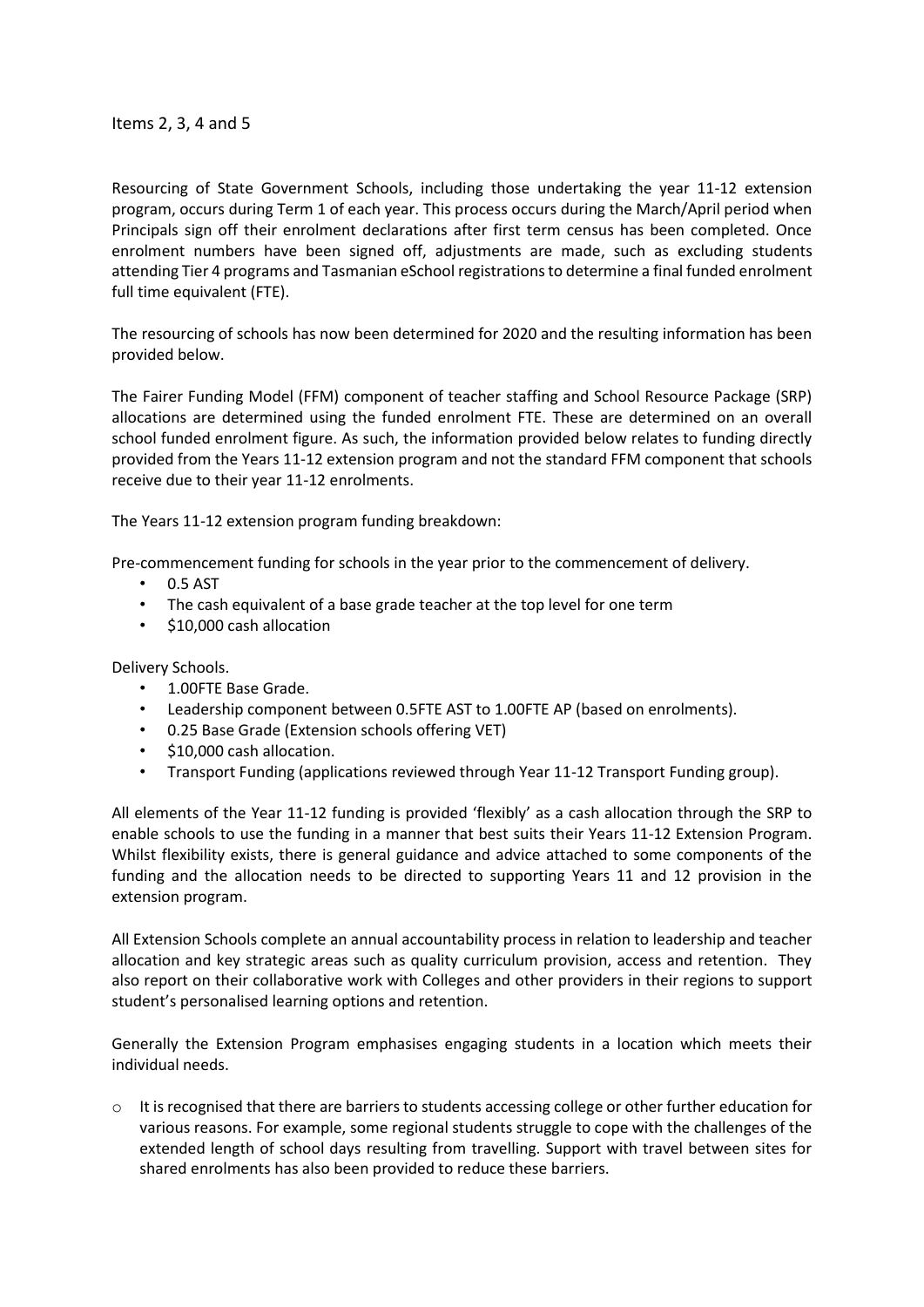- o Increasingly schools and colleges are working collectively to support shared enrolments to provide complementary courses that are relevant and engaging learning opportunities as well as sharing resources and maximising access to specialist facilities in their regions.
- $\circ$  By extending high schools the program ensures that students, especially those who would have not previously been engaged at a college, can choose to complete their senior secondary education at their local school.

### **2. Enrolment numbers for Year 11 and Year 12 for 2020 at each extended secondary and district (combined) high school.**

The 2020 Enrolment numbers are provided in table 2 below.

In the case of a small number of schools which have less than 1.0 FTE enrolment, these schools tend to be in unique geographic locations where there are small numbers of students progressing through secondary education generally, or the school is in partnership with other nearby schools/Colleges to provided shared enrolment opportunities to meet students individual pathways needs.

These schools continue to provide opportunities to re-engage students on a needs basis after Census. The Extension Program also has a review process to address funding decisions around small enrolment numbers.

In instances where schools do not have any enrolments by the end of Term 1, the majority of funding will be removed from that school.

Noting that these schools will still continue to offer a Years 11-12 curriculum, schools will continue to be provided with 0.25 AST to facilitate student transition from Year 10 or facilitate re-engagement of students during the year and plan appropriate curriculum materials. The following table outlines the funding levels in the event of no Year 11-12 enrolments:

| Allocation                   | Year 11-12 enrolments by | No Year 11-12 enrolments by the end of     |  |  |
|------------------------------|--------------------------|--------------------------------------------|--|--|
|                              | the end of Term 1        | Term 1                                     |  |  |
| 0.50 AST FTE                 | Retain                   | Reduced to 0.25 AST FTE                    |  |  |
| 1.0 base grade FTE           | Retain                   | Removed for the equivalent of three terms* |  |  |
| \$10,000 SRP                 | Retain                   | Removed for the equivalent of four terms   |  |  |
| 0.25 FTE (if delivering VET) | Retain                   | Removed for the equivalent of four terms   |  |  |

#### *Table 1 – No Enrolments*

Note - If a school with no enrolments receives enrolments/additional enrolments after Term 1, appropriate funding levels will be determined on a case by case basis, taking into account the materiality of those enrolments, and flexibility within the coalition or partnership.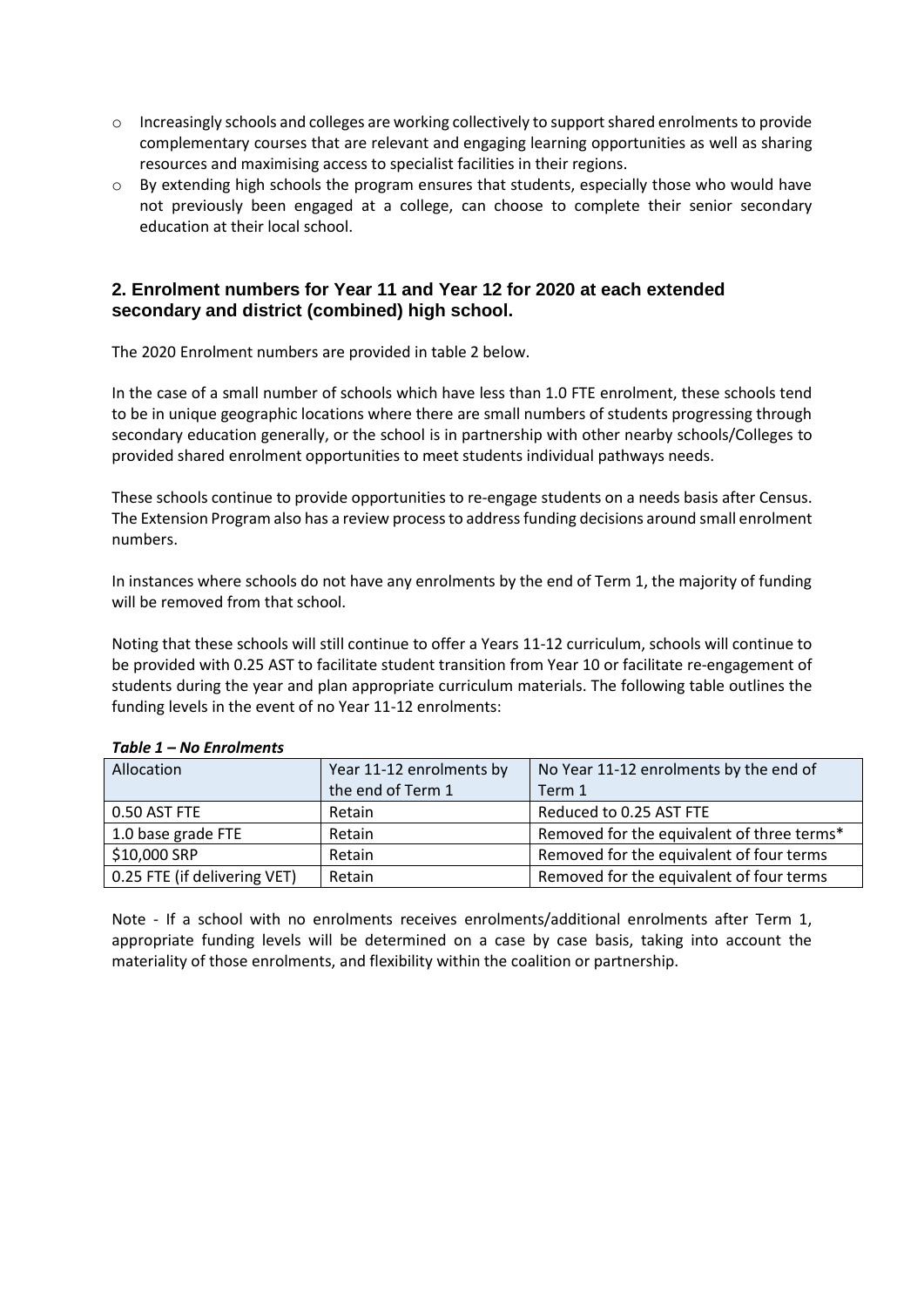### **3. The teaching allocation for Year 11 and 12 for 2020 at each extended secondary and district (combined) high school.**

The 2020 teaching allocation numbers are provided in Table 2 below. The information provided shows the Year 11-12 Extension Program direct funding to schools and does not include the teaching allocation that is attributed to schools through their year 11-12 enrolments as part of the Fairer Funding Model. The Total SRP \$ figure includes the cost of the staffing FTE, it is not in addition to the Staffing Allocation.

## **4. The School Resources Package allocation for Year 11 and 12 for 2020 at each extended secondary and district (combined) high school.**

The 2020 School Resource Package allocations are provided in the table below. The information provided below shows the year 11-12 extension program direct funding to schools SRP and does not include the SRP allocation that is attributed to schools through their year 11-12 enrolments as part of the Fairer Funding Model. The Total SRP \$ figure includes the cost of the staffing FTE, it is not in addition to the Staffing Allocation.

Not shown below is additional SRP funding that schools with students undertaking Virtual Learning Tasmania (VLT) receive.

VLT was launched in February 2019 as a cross-divisional project supported by the Years 11-12 Extension Project to provide high-quality online learning opportunities for all Tasmanian Government senior secondary students and enables them to enrol in courses not offered at their school or college, therefore supporting schools and colleges to meet students' personalised learning needs.

- VLT is offering 24 courses, including two Certificate II VET courses during 2020. VLT is physically and administratively located within the Tasmanian eSchool.
- As at Census 1 2020, Students from 32 senior secondary providers were enrolled in VLT courses, consisting of four Colleges and 28 Extension Schools. A total of 60.44 FTE students had enrolled in VLT subjects.
- Schools with students engaged in VLT receive funding from the Year 11-12 extensions program to support students with their learning while undertaking the program. The funding comprises of a base amount (\$1,000) per school and a pro rata amount per student based on the number of hours of VLT learning.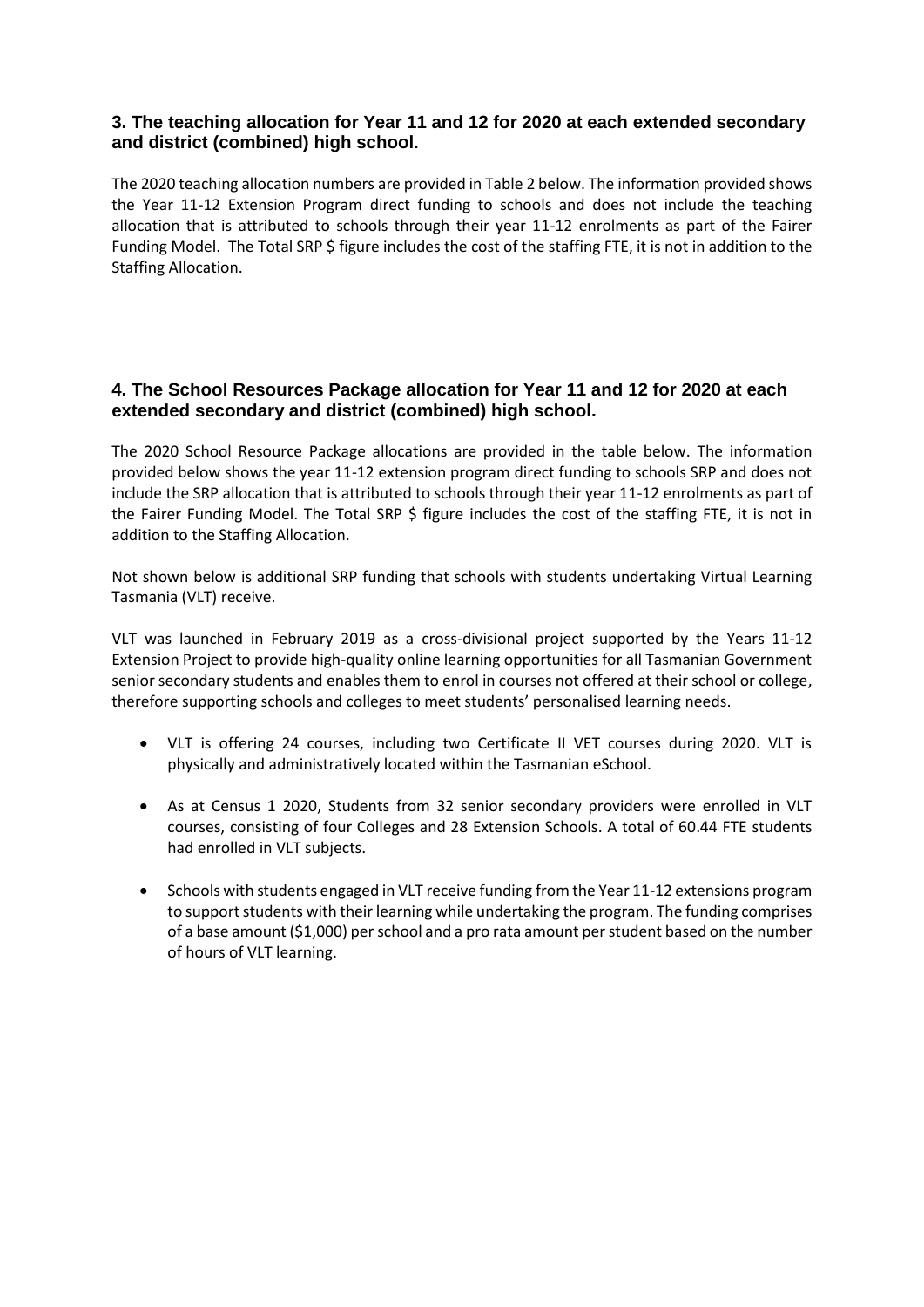|            |                                        |                                    |                                         | <b>Staffing Allocation</b> |            |                                      |                                               |
|------------|----------------------------------------|------------------------------------|-----------------------------------------|----------------------------|------------|--------------------------------------|-----------------------------------------------|
| <b>BCN</b> | <b>School</b>                          | <b>Enrol</b><br>ment<br><b>FTE</b> | <b>Total</b><br><b>SRP</b><br>$\zeta^1$ | <b>Base</b><br>Grade       | <b>AST</b> | <b>Assistant</b><br><b>Principal</b> | <b>Total</b><br><b>Teaching</b><br><b>FTE</b> |
| 026        | Jordan River Learning Federation       | 79.63                              | 265,231                                 | 1.25                       |            | 0.7                                  | 1.95                                          |
| 034        | <b>Burnie High School</b>              | 8.66                               | 214,853                                 | 1.25                       | 0.5        |                                      | 1.75                                          |
| 044        | Campania District High School          | 6.83                               | 186,004                                 | $1.0\,$                    | 0.5        |                                      | 1.5                                           |
| 046        | Campbell Town District High School     | 12.89                              | 186,004                                 | 1.0                        | 0.5        |                                      | 1.5                                           |
| 051        | Clarence High School                   | 9.18                               | 186,004                                 | 1.0                        | 0.5        |                                      | 1.5                                           |
| 056        | Cressy District High                   | 0.00                               | 69,152                                  | 0.25                       | 0.25       |                                      | 0.5                                           |
| 068        | Deloraine High School                  | 24.23                              | 238,093                                 | 1.25                       |            | 0.5                                  | 1.75                                          |
| 070        | Devonport High School                  | 2.00                               | 186,004                                 | 1                          | 0.5        |                                      | 1.5                                           |
| 073        | Dover District School                  | 3.91                               | 214,853                                 | 1                          | 0.5        |                                      | 1.5                                           |
| 112        | Flinders Island District School        | 0.44                               | 186,004                                 | $\mathbf 1$                | 0.5        |                                      | 1.5                                           |
| 126        | Port Dalrymple                         | 26.67                              | 222,093                                 | 1.25                       |            | 0.5                                  | 1.75                                          |
| 148        | Huonville High School                  | 67.48                              | 265,231                                 | 1.25                       |            | 0.7                                  | 1.95                                          |
| 165        | King Island District School            | 3.00                               | 186,004                                 | 1                          | 0.5        |                                      | 1.5                                           |
| 166        | Kings Meadows High School              | 0.19                               | 186,004                                 | 1                          | 0.5        |                                      | 1.5                                           |
| 167        | Kingston High School                   | 3.92                               | 186,004                                 | 1                          | 0.5        |                                      | 1.5                                           |
| 171        | Latrobe High School                    | 2.08                               | 186,004                                 | 1                          | 0.5        |                                      | $1.5\,$                                       |
| 176        | Lilydale District High                 | 17.86                              | 252,013                                 | 1.25                       |            | 0.5                                  | 1.75                                          |
| 203        | Mountain Heights School                | 15.94                              | 222,093                                 | 1.25                       |            | 0.5                                  | 1.75                                          |
| 226        | New Norfolk High School                | 50.33                              | 220,382                                 | 1                          |            | 0.7                                  | 1.7                                           |
| 228        | New Town High School                   | 6.00                               | 186,004                                 | 1                          | 0.5        |                                      | 1.5                                           |
| 236        | Oatlands District High School          | 2.00                               | 186,004                                 | $\mathbf{1}$               | 0.5        |                                      | 1.5                                           |
| 237        | Ogilvie High School                    | 6.00                               | 186,004                                 | 1                          | 0.5        |                                      | 1.5                                           |
| 244        | Parklands High School                  | 8.17                               | 226,853                                 | 1.25                       | 0.5        |                                      | 1.75                                          |
| 251        | Penguin District High School           | 3.61                               | 235,853                                 | 1.25                       | 0.5        |                                      | 1.75                                          |
| 254        | Prospect High School                   | 2.54                               | 186,004                                 | 1                          | 0.5        |                                      | 1.5                                           |
| 273        | Reece High School                      | 1.75                               | 186,004                                 | 1                          | 0.5        |                                      | 1.5                                           |
| 283        | <b>Bayview Secondary College</b>       | 41.33                              | 235,662                                 | 1.25                       |            | 0.6                                  | 1.85                                          |
| 285        | Rose Bay High School                   | 12.89                              | 186,004                                 | $\mathbf{1}$               | 0.5        |                                      | 1.5                                           |
| 286        | Rosebery District High School          | 2.96                               | 202,004                                 | 1                          | 0.5        |                                      | $1.5\,$                                       |
| 301        | Scottsdale High School                 | 25.12                              | 222,093                                 | 1.25                       |            | 0.5                                  | 1.75                                          |
| 310        | Sheffield School                       | 14.57                              | 230,853                                 | 1.25                       | 0.5        |                                      | 1.75                                          |
| 312        | Smithton High School                   | 54.83                              | 249,231                                 | 1.25                       |            | 0.7                                  | 1.95                                          |
| 316        | Sorell School                          | 56.02                              | 265,231                                 | 1.25                       |            | 0.7                                  | 1.95                                          |
| 327        | St Helens District High School         | 24.37                              | 222,093                                 | 1.25                       |            | 0.5                                  | 1.75                                          |
| 330        | St Marys District High School          | 8.90                               | 186,004                                 | 1                          | 0.5        |                                      | 1.5                                           |
| 372        | Southern Support School                | 17.40                              | 193,244                                 | 1                          |            | 0.5                                  | 1.5                                           |
| 377        | Tasman District School                 | 5.12                               | 186,004                                 | 1                          | 0.5        |                                      | 1.5                                           |
| 379        | Triabunna District School              | 6.88                               | 186,004                                 | 1                          | 0.5        |                                      | 1.5                                           |
| 382        | Launceston Big Picture School          | 40.54                              | 206,813                                 | 1                          |            | 0.6                                  | $1.6\,$                                       |
| 393        | Ulverstone High School                 | 85.37                              | 292,801                                 | 1.25                       |            | 0.8                                  | 2.05                                          |
| 405        | School of Special Education North West | 13.92                              | 198,004                                 | 1                          | 0.5        |                                      | 1.5                                           |
| 411        | Winnaleah District High School         | 0.67                               | 186,004                                 | 1                          | 0.5        |                                      | 1.5                                           |
| 413        | Wynyard High School                    | 6.02                               | 226,853                                 | 1.25                       | 0.5        |                                      | 1.75                                          |

# *Table 2 – Year 11 and 12 Enrolments and Extension School Funding for 2020*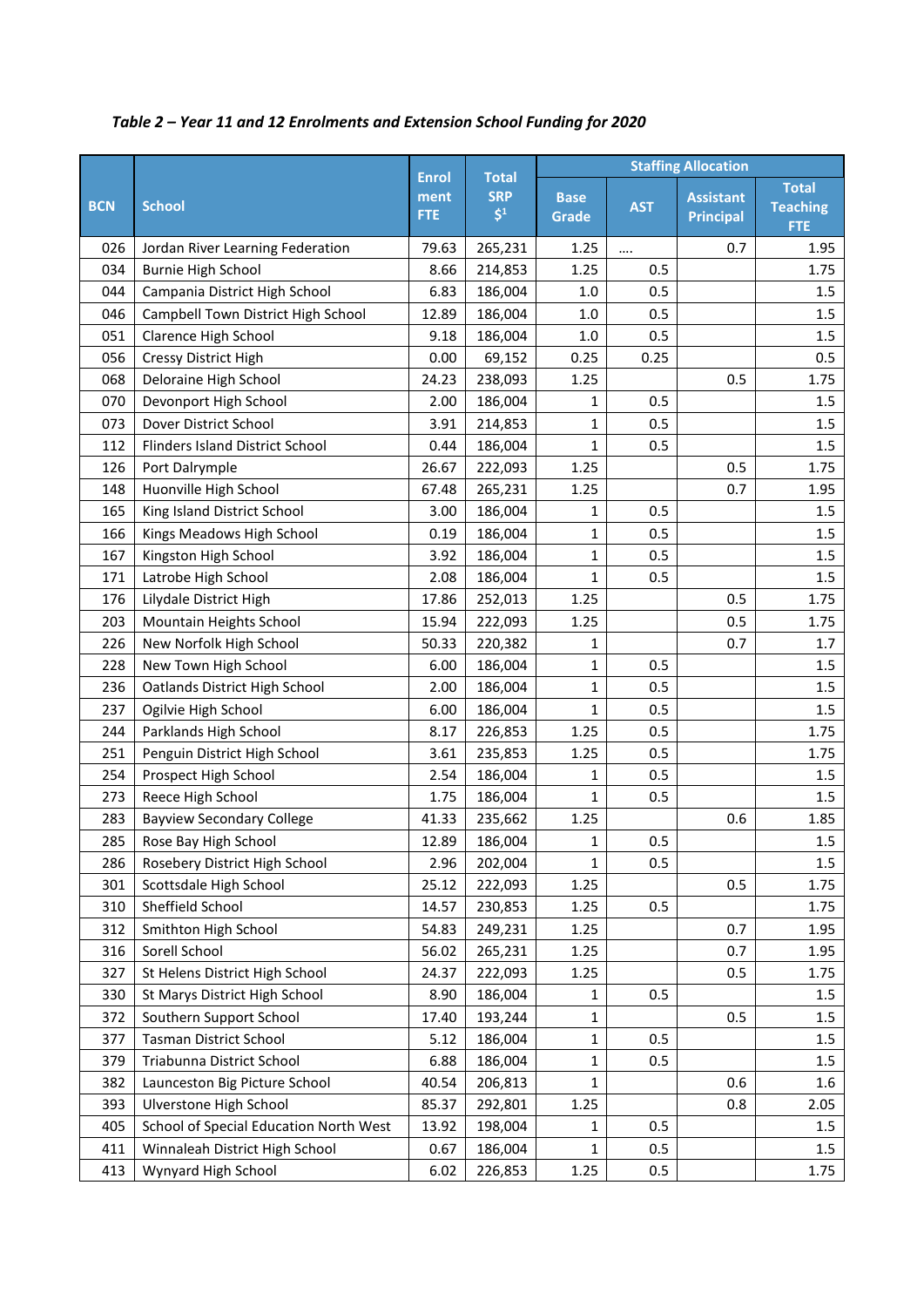|            |                                            |                              |                                         |                             |            | <b>Staffing Allocation</b>           |                                         |
|------------|--------------------------------------------|------------------------------|-----------------------------------------|-----------------------------|------------|--------------------------------------|-----------------------------------------|
| <b>BCN</b> | <b>School</b>                              | <b>Enrol</b><br>ment<br>FTE. | <b>Total</b><br><b>SRP</b><br>$\zeta^1$ | <b>Base</b><br><b>Grade</b> | <b>AST</b> | <b>Assistant</b><br><b>Principal</b> | <b>Total</b><br><b>Teaching</b><br>FTE. |
| 416        | Yolla District High School                 | 15.61                        | 252,093                                 | 1.25                        |            | 0.5                                  | 1.75                                    |
| 508        | Northern Support School                    | 13.35                        | 198,004                                 | 1                           | 0.5        |                                      | 1.5                                     |
| 763        | Tasmanian e-school                         | 40.92                        | 206,813                                 | 1                           |            | 0.6                                  | 1.6                                     |
|            |                                            |                              |                                         |                             |            |                                      |                                         |
| 021        | Bothwell District High School <sup>2</sup> | $\overline{\phantom{a}}$     | 99,455                                  | 0.25                        | 0.5        |                                      | 0.75                                    |
| 031        | Brooks High School <sup>2</sup>            | $\overline{\phantom{a}}$     | 99,455                                  | 0.25                        | 0.5        |                                      | 0.75                                    |
| 047        | Cape Barren Island School <sup>2</sup>     | $\overline{\phantom{a}}$     | 99,455                                  | 0.25                        | 0.5        |                                      | 0.75                                    |
| 055        | Cosgrove High School <sup>2</sup>          | $\overline{\phantom{a}}$     | 99,455                                  | 0.25                        | 0.5        |                                      | 0.75                                    |
| 095        | Exeter High School <sup>2</sup>            | $\overline{\phantom{a}}$     | 99,455                                  | 0.25                        | 0.5        |                                      | 0.75                                    |
| 380        | Montrose Bay High School <sup>2</sup>      | $\overline{\phantom{a}}$     | 99,455                                  | 0.25                        | 0.5        |                                      | 0.75                                    |
| 267        | Queechy High School <sup>2</sup>           | $\qquad \qquad -$            | 99,455                                  | 0.25                        | 0.5        |                                      | 0.75                                    |
| 280        | Riverside High School <sup>2</sup>         | $\overline{\phantom{a}}$     | 99,455                                  | 0.25                        | 0.5        |                                      | 0.75                                    |
| 412        | Woodbridge School <sup>2</sup>             | $\overline{\phantom{a}}$     | 99,455                                  | 0.25                        | 0.5        |                                      | 0.75                                    |

| 272<br>J / J | <b>High</b><br>School <sup>3</sup><br>aroona | $\overline{\phantom{0}}$ | 99,455 | $\sim$ $-$<br>∪.∠J    | <u>n r</u><br>U.J | $- -$<br><b>v.,</b> |
|--------------|----------------------------------------------|--------------------------|--------|-----------------------|-------------------|---------------------|
| 004          | School <sup>3</sup><br>Ashlev                | $\overline{\phantom{0}}$ | 99,455 | $\sim$ $\sim$<br>∪.∠J | n r<br>υ.υ        | $- -$<br>. J        |

Notes:

- 1. The Total SRP \$ incorporates the total cost of the Staffing Allocation plus the other Cash allocation and, where approved, transport funding. The Year 11-12 extension program also provides funding that supports part of the overall VET funding, and provision for IT support and hardware to schools.
- 2. These are schools that have received pre commencement staffing and resourcing in 2020, in preparation to begin offering year 11-12 classes in 2021. Once schools have transitioned to full delivery in 2021 they will receive the full level of staffing and SRP based on their final enrolment FTE.
- 3. The Scoping and Partnership Proposals for Taroona High School and Ashley School are being finalised in readiness for a review by the Reference Group (comprising of representatives from the Department's Learning Services, Support and Development and Strategy and Performance divisions as well as a Tasmanian Association State School Office representative). The Reference Group will make a recommendation to the Minister regarding these sites proposal for extension to Years 11 and 12. Taroona High School is proposing to extend in 2022. Ashley School is proposing an accelerated process to commence in 2021, pending approval from the Minister.

These figures are therefore indicative commitments pending Ministerial approval of their plans for extension. The final amounts will reflect the endorsed plans including the potential for pro-rata funding based on the timing of implementation.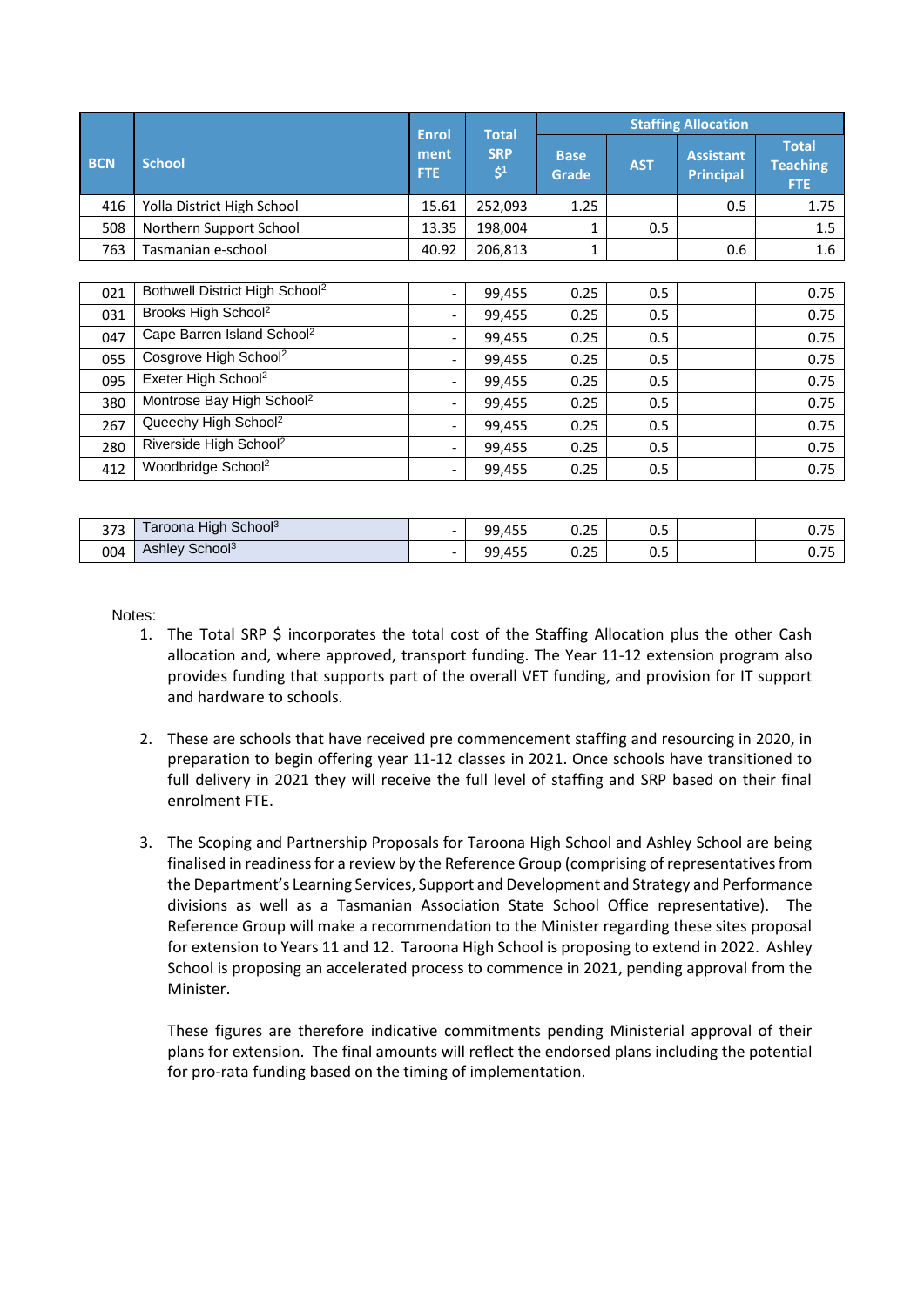**5. The capital works each extended secondary and district (combined) high school has received since 1 January 2014 that is directly related to providing Year 11 and 12.** 

*Table 3*

| <b>School</b>                 | Year    | <b>Project Description</b>                          |
|-------------------------------|---------|-----------------------------------------------------|
| <b>Bayview Secondary</b>      | 2017-18 | Refurbishment of existing facilities to including   |
| College                       |         | provision of unisex toilets.                        |
| <b>Burnie High School</b>     | 2016-17 | Refurbishment of an existing facility               |
| Campania District High        | 2016-17 | Minor refurbishment and furniture                   |
| School                        |         |                                                     |
| <b>Campbell Town District</b> | 2015-16 | Refurbishment of an existing facility               |
| <b>High School</b>            |         |                                                     |
| <b>Cressy District High</b>   | 2015-16 | Redevelopment of an existing facility               |
| Deloraine High School         | 2017-18 | An extension and refurbishment to the existing      |
|                               |         | Trade Skills Centre.                                |
| Devonport High School         | 2016-17 | Refurbishment of an existing facility               |
| <b>Dover District</b>         | 2019-20 | Redevelopment to provide contemporary               |
| School                        |         | facilities for Years 11 and 12                      |
| Huonville High School         | 2014-15 | Conversion of the kindergarten facility to a Y11-   |
|                               |         | 12 facility and construction of a new kindergarten  |
|                               |         | facility                                            |
| Kings Meadows High            | 2018-19 | General refurbishment to an existing area.          |
| School                        |         |                                                     |
| Launceston Big Picture        | 2018-19 | Refurbishment of existing facilities to create      |
| School                        |         | additional general learning areas.                  |
| Latrobe High School           | 2016-17 | Provision of furniture                              |
| Lilydale District High        | 2016-17 | Construction of a new facility                      |
| Mountain Heights School       | 2015-16 | Provision of furniture and equipment                |
| New Norfolk High School       | 2015-16 | Refurbishment of an existing facility               |
|                               | 2017-18 | Refurbishment of an existing classroom to meet      |
|                               |         | growth in Y11-12 enrolments                         |
| New Town High School          | 2019-20 | Redevelopment to provide contemporary               |
|                               |         | facilities for Years 11 and 12                      |
| <b>Oatlands District High</b> | 2016-17 | Refurbishment of an existing facility               |
| School                        |         |                                                     |
| Ogilvie High School           | 2019-20 | Refurbishment of existing facilities for Years 11   |
|                               |         | and $12$                                            |
| Parklands High School         | 2018-19 | Refurbishment to provide a general learning area,   |
|                               |         | break out space, staff area, kitchenette and        |
|                               |         | amenities.                                          |
| Penguin District School       | 2018-19 | Minor refurbishment to provide a general            |
|                               |         | learning area, kitchenette, staff area and external |
|                               |         | access.                                             |
| Port Dalrymple School         | 2016-17 | Extension of the existing Trade Training Centre     |
| Prospect High                 | 2018-19 | Redevelopment to provide general learning area,     |
| School                        |         | breakout space, staff area and amenities.           |
| Reece High School             | 2016-17 | Refurbishment of an existing facility               |
|                               | 2016-17 |                                                     |
| Rokeby High School            |         | Refurbishment of existing facilities                |